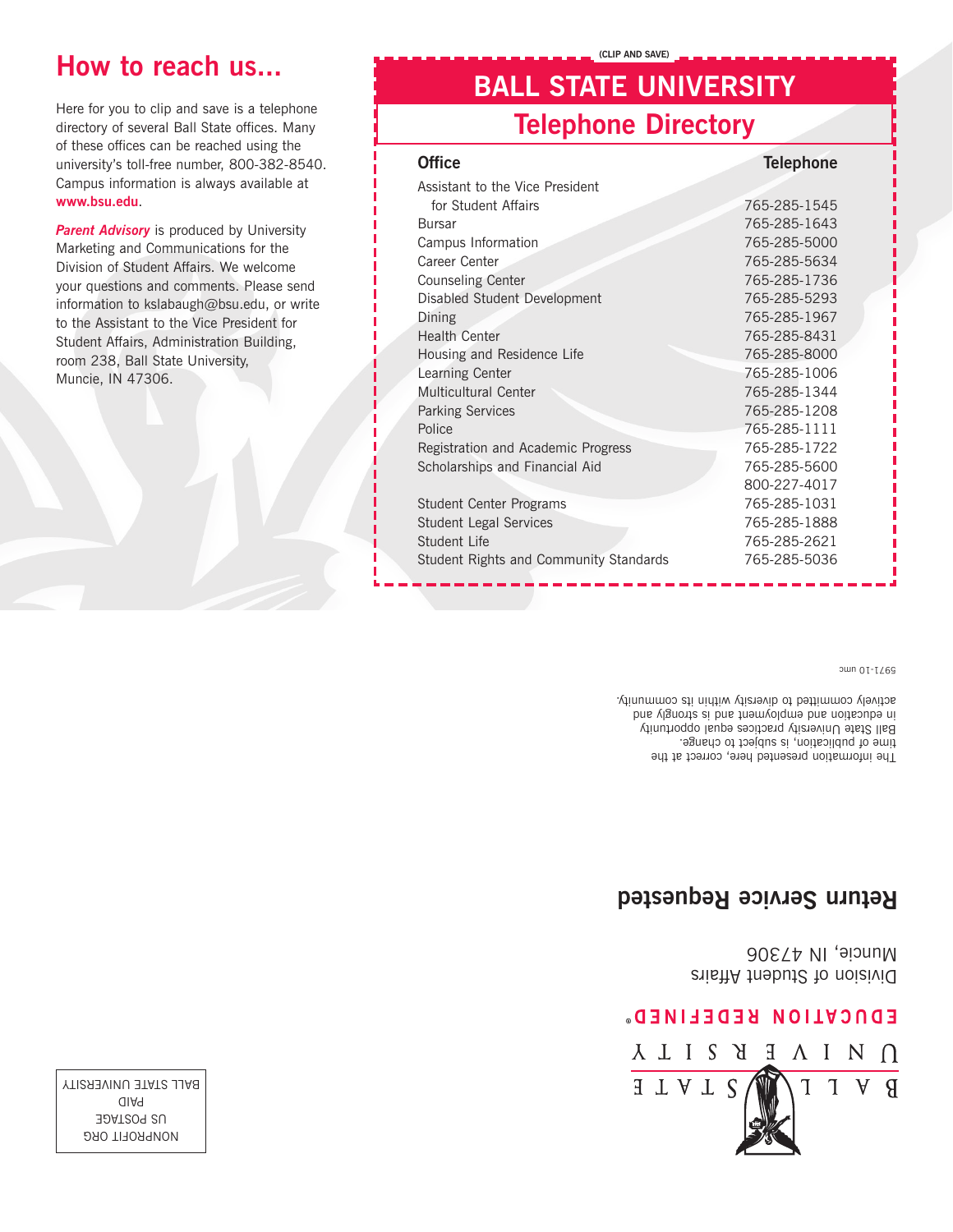# FOR PARENTS OF STUDENTS AT BALL STATE UNIVERSITY

Spring 2010 Spring 2010

# **FACILITIES: Cutting-edge glass art facility to support new degree programs opens in fall**

A cutting-edge facility in which Ball State will introduce a new glass art curriculum for graduate and undergraduate students—the first such program in Indiana—will open in the fall semester. The center will be named for one of Indiana's most influential supporters of art and an avid glass art collector.

The Marilyn K. Glick Center for Glass, made possible by gift from a fund of the Central Indiana Community Foundation established by Marilyn and Eugene Glick, will provide comprehensive educational opportunities in the arts through an innovative and intensive studio environment and make possible the

creation of the first bachelor and master of fine arts degrees in glass in Indiana. The 10,000-square-foot center for hot glass instruction will feature three glass furnaces, glass blowing and workspace, a cold shop, and a photo documentation lab on a site in the southwest corner of campus, across from Ball Memorial Hospital and adjacent to Christy Woods.

The high-tech equipment and workspace will attract national and international visiting artists as well as undergraduate and graduate students interested in the glass program and complement Ball State's acclaimed Museum of Art and Department of Art.

The center, the first facility constructed on campus to take advantage of the geothermal heating and cooling project, also creates a unique environment for interactive fine arts experiences for Muncie and central Indiana residents. An outreach program will be established to include professional glass workshops and children's art classes. Every semester, the center will open its doors to children from the Delaware County area for classes. Ball State art education students will lead the children in arts activities, with enrollment anticipated to be between 80 and 100 elementary-age students each semester.

**FACILITIES,** *Continued on page 2*

#### **INSIDE: REMINDERS REGARDING PUBLIC SAFETY AND THE CENSUS TO SHARE WITH YOUR STUDENT, PAGE 3**

## **CONNECTIONS: Online systems simplify access to student data**

Ball State University has embarked upon a new approach to support and

facilitate student and parent dialogue about academic performance.

The federal Family Education Rights and Privacy Act of 1974 (FERPA) gives students the sole authority to



**Nancy Cronk**

determine who has access to their information, including grades. In compliance with FERPA, Ball State has developed a new student Web service called My Education Gateway (MEG). MEG allows students to view their education records in a single location, and if students choose, to authorize up to four parents/family members to view those education records in their own Parent Education Gateway (PEG).

"Since it became available in the fall semester, interest in this service has really

#### **What is FERPA?**

Students who are currently enrolled or formerly enrolled, regardless of their age, are subject to the Family Education Rights and Privacy Act (FERPA).The law was passed by Congress in 1974 and grants four specific rights to students:

- the right to see the information that Ball State has concerning the student
- the right to seek to amend those records and in certain cases append a statement to the record
- the right to consent to disclosure of his/her records
- the right to file a complaint with the Department of Education Compliance Office in Washington D.C.

An educational record is any record, file, document, or other material that contains information directly related to the student and maintained by Ball State. The law requires students to give their consent before a faculty or staff member can discuss academic progress with anyone other than the students, including parents.

**CONNECTIONS,** *Continued on page 3*

# **BALL STATE UNIVERSITY EDUCATION REDEFINED**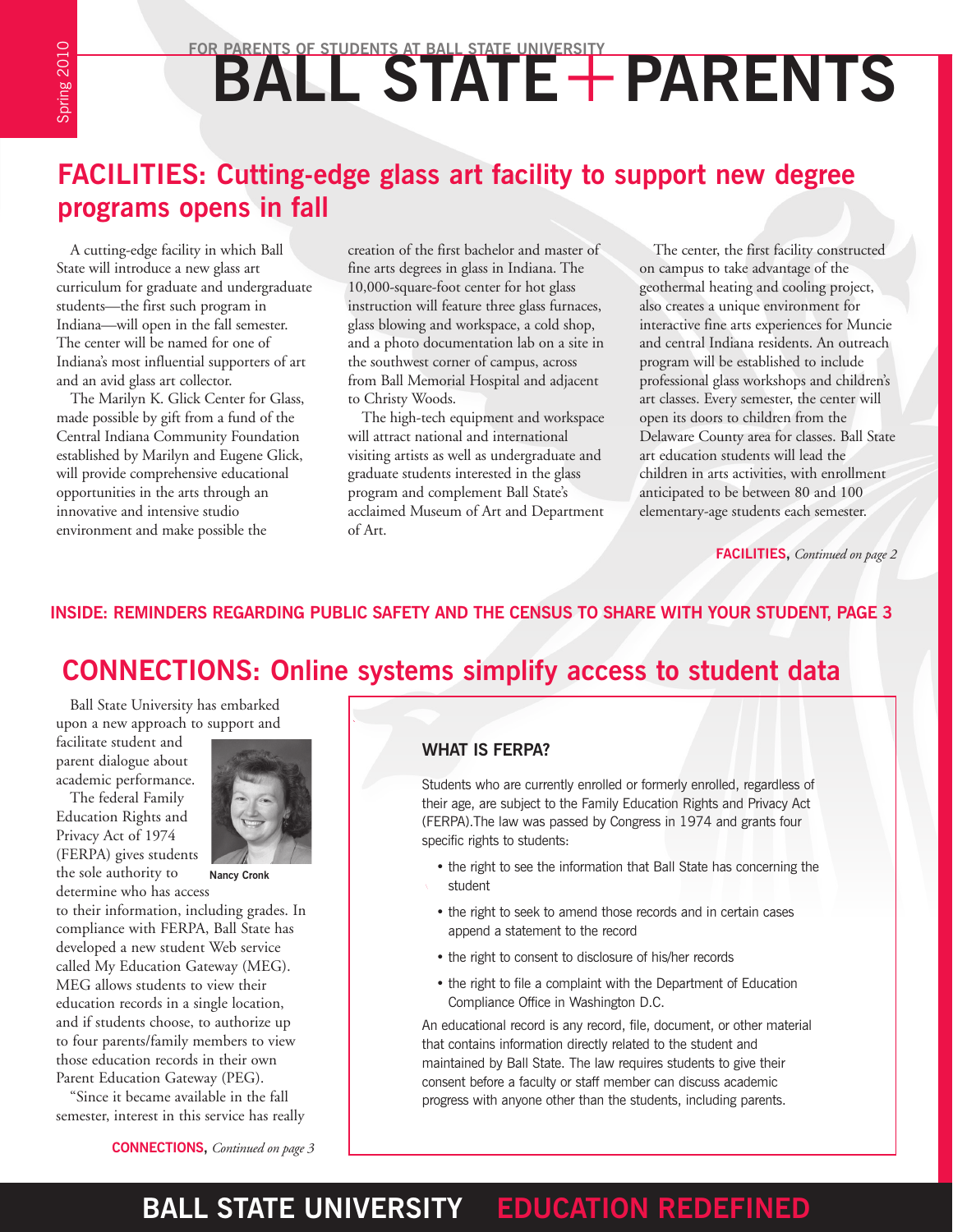# **Dates to Remember**

**March 22, Monday** Course withdrawal for spring semester ends Course request for fall semester begins

**April 13, Tuesday** Course request for fall semester ends

**May 1, Saturday** Final exam day for Saturday classes

**May 3–7, Monday–Friday** Final exam period

**May 8, Saturday** Commencement Residence halls close at 6 p.m.

**May 16, Sunday** Residence halls open at 9 a.m.

**May 17, Monday** Summer semester begins

**May 21, Friday** Last day to register for summer semester

**May 31, Monday** Memorial Day—no classes

**June 28, Monday** Course withdrawal for summer semester ends

**July 5, Monday** Independence Day observance—no classes

**July 23, Friday** Summer semester ends

**July 24, Saturday** Commencement Residence halls close at 6 p.m.

# *Marilyn K. Glick Center for Glass, rendering*

# **SUPPORT: Parents Fund provides safe entertainment, scholarships**

This semester, students will call parents to request contributions to the Ball State Parents Fund. The gifts are used to provide safe and fun weekend programming, emergency financial assistance, and scholarships for incoming freshmen.

"Ball State parents are very supportive and generous when it comes to supporting Ball State students," says Jennifer Marsh, director of annual giving. "They are eager to contribute to such worthwhile programs as Late Nite, which offers safe entertainment and activities on campus each week for students, and to the emergency aid fund, which helps students in need. Parents appreciate knowing that their gifts will have an immediate impact and will improve the college experience for their own students as well as others."

Gifts may be made at any time by calling toll free 866-953-2653, or from a secure and convenient online giving site accessible through **www.bsu.edu/giving**. At a meeting this fall semester, the Parents Advisory Council (PAC) voted to support the following with Parents Fund dollars:

- \$10,000 for the Late Nite program for the 2009–10 school year
- \$22,500 for 15 one-time scholarships to incoming freshmen for the fall semester of 2010
- \$25,000 for emergency student aid through the Jack Beyerl Emergency Aid Fund.

Late Nite is perhaps the most visible of the projects funded through the Parents Fund and impacts the most students.

"An average of 900 students enjoy Late Nite each weekend," Marsh says. "For the past seven years, this program has enjoyed growing popularity on campus because of its high-energy entertainment in a safe, alcohol-free environment. Every weekend, students enjoy activities such as movies, karaoke, crafts, bowling, and billiards. It's all free, including the food! Students love it because it's lots of fun. Parents love it because they know their students are safe."

For the past 12 years, the PAC has supported offering \$1,500 scholarships to 10 incoming freshmen. The purpose of the scholarship is to recognize the leadership potential of students who have not been awarded other university scholarships. These scholarships are an important recruitment tool and offer students some needed financial support. Incidentally, these scholarships also aid the university's retention rate, as statistically more than 90 percent of the recipients stay at Ball State, Marsh says.

"Thanks to the generosity of our parent donors over the past two years, this fall the PAC voted to give 15 \$1,500 scholarships. The increase in the number of scholarships offered is very exciting as we usually have an average of 200 applicants," Marsh says.

#### **FACILITIES,** *Continued from page 1*

Ball State, Muncie, and central Indiana have strong historical connections to glass, dating back to July 1887, when the Ball brothers selected Muncie as the location for their glass factories. Several major industrial glass companies still operating within central Indiana are interested in the glass program and can serve as corporate partners. Based on these relationships, and others, the university is confident that there will be tremendous interest on the part of alumni, friends, companies, and organizations in assisting with the Glick Fund's \$5 million matching gift challenge and ultimately

becoming active participants in the glass program.

"I know this gift will be a lasting legacy to my mother's interest in glass art through a world-class program for undergraduate and graduate students at Ball State, and it will be a wonderful resource to the Muncie community," says Marianne Glick, an artist and member of the Ball State Board of Trustees.

For information about making a gift to support this project, please contact University Advancement toll-free at 866-953-2653 (BOLD) or visit **www.bsu.edu/bold**.

# **BALL STATE UNIVERSITY EDUCATION REDEFINED**